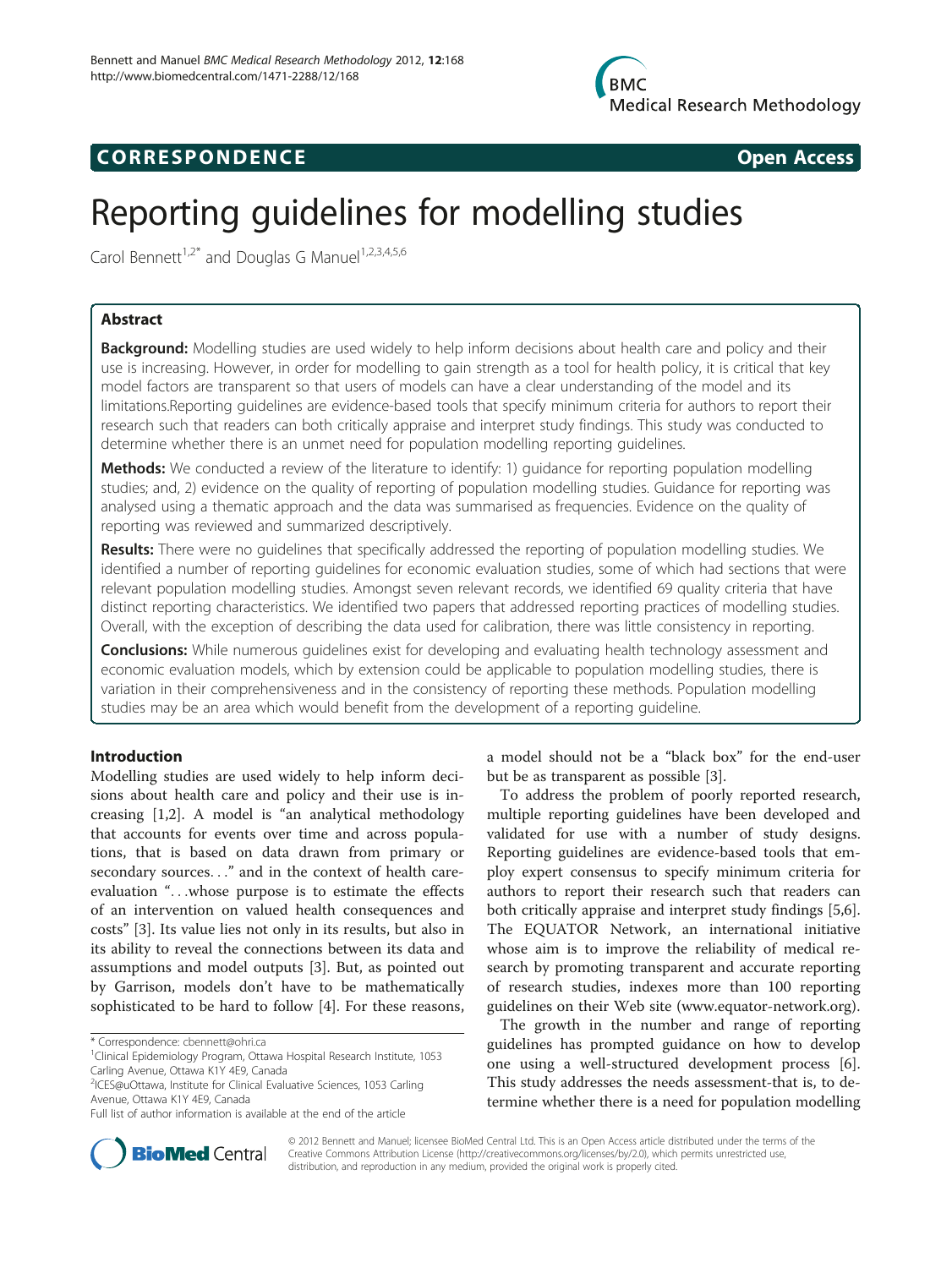reporting guidelines. More specifically, the objectives of our study were: to locate and assess any existing reporting guidelines for population modelling studies; to identify key quality criteria for the reporting of population modelling studies; and to determine if and how these criteria are being reported in the literature.

## Methods

We began this process with a search of the MEDLINE electronic database (MEDLINE (1950 – February 2011) via Ovid. Our electronic search strategy (see appendix), developed in consultation with a library scientist, was pragmatically designed to avoid being overwhelmed with irrelevant records. We hand-searched the reference lists and used the related articles feature in PubMED for all papers meeting our eligibility criteria. In addition, we reviewed relevant textbooks and Web sites. One reviewer screened the titles and abstracts of all unique citations to identify papers that met our inclusion criteria—that is, English language papers that provided explicit guidance on the reporting of population modelling studies or provided evidence on the quality of reporting of population modelling studies in the health science literature. The full-text report of each record passing title/abstract screening was retrieved and reviewed by the research team and its inclusion/exclusion status was established.

For records that provided explicit guidance on reporting of population modelling studies, the list of criteria identified was analysed using a thematic approach and

the data was summarised as frequencies. For those papers that presented evidence on the quality of reporting of population modelling studies, we identified the aspects of reporting that were assessed and summarised the results descriptively.

## Results and discussion

We identified 806 unique records through our search strategy, 30 full-text articles were reviewed to determine eligibility (Figure 1).

## Existence of guidelines for modelling studies

There were no guidelines that specifically addressed the reporting of population modelling studies. However, there were a number of reporting guidelines for economic evaluation studies: one of which was related to modelling [\[7\]](#page-6-0) and one included a section which focused on the generalisability of modelling studies [[8\]](#page-6-0). Additionally, we identified one paper that provided reporting guidance for a specific aspect of simulation modelling methodology – calibration [\[9](#page-6-0)].

Numerous guidelines have been published defining good practice for the conduct of economic evaluations in general and model-based evaluations in particular. We identified two papers that provided guidance for assessing the quality of decision-analytic modelling studies [[3](#page-5-0),[10](#page-6-0)] and one paper that provided guidance for assessing validation of population-based disease simulation models [\[2](#page-5-0)].

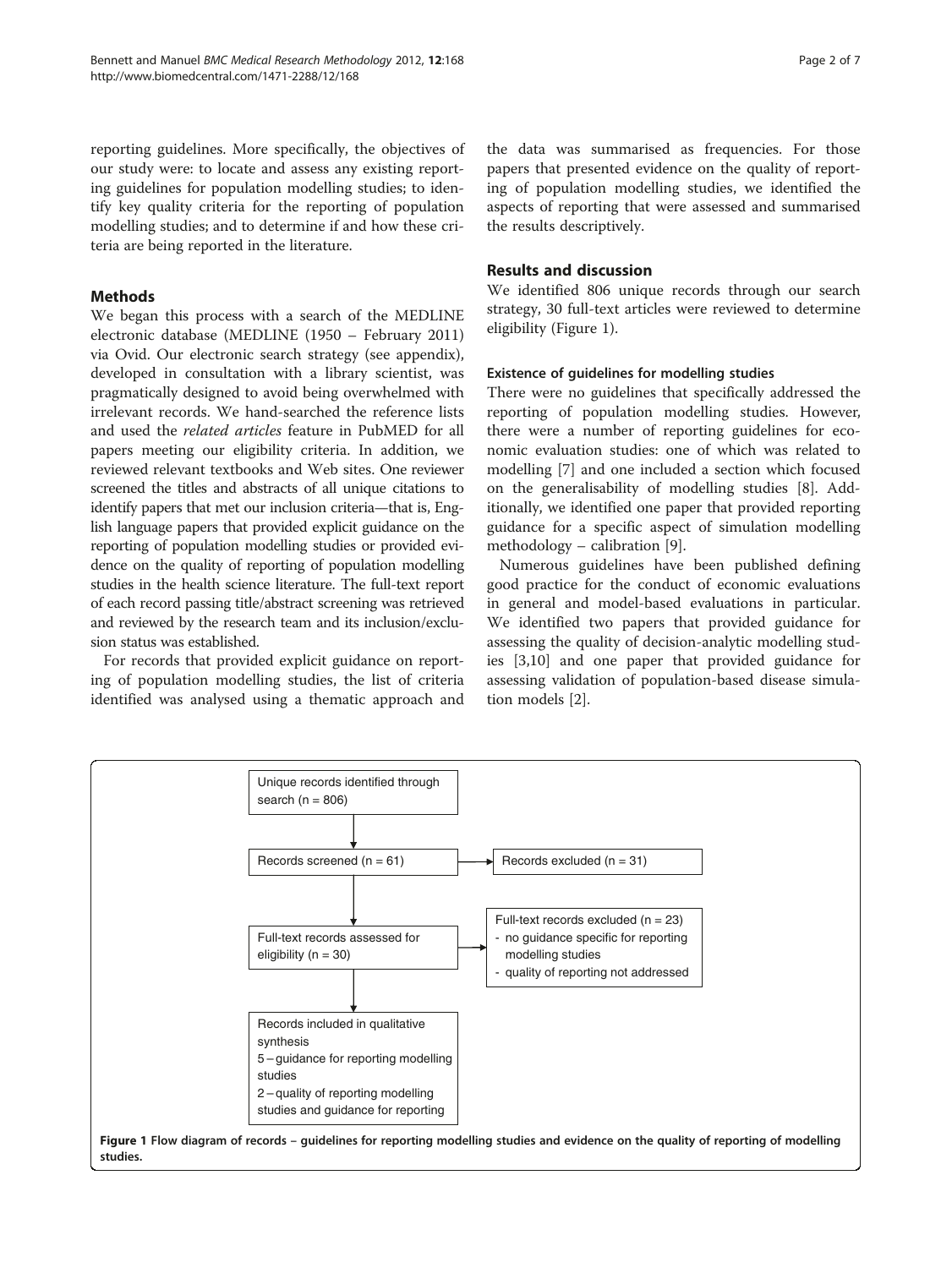| Dimension of<br>Quality        | <b>Reporting item</b>                                                                                                                                                                                |                       |   |   |   | Philips Unal ISPOR Nuijten Stout Drummond Kopec |   |
|--------------------------------|------------------------------------------------------------------------------------------------------------------------------------------------------------------------------------------------------|-----------------------|---|---|---|-------------------------------------------------|---|
| <b>STRUCTURE</b>               |                                                                                                                                                                                                      |                       |   |   |   |                                                 |   |
| Decision problem/<br>objective | Is there a clear statement of the decision problem?                                                                                                                                                  | X                     |   |   | Χ | X                                               |   |
|                                | Is the objective of the evaluation specified and consistent with<br>the stated decision problem?                                                                                                     | X                     |   |   | X |                                                 |   |
|                                | Is the primary decision-maker specified?                                                                                                                                                             | X                     |   |   |   | X                                               |   |
| Scope/perspective              | Is the perspective of the model clearly stated?                                                                                                                                                      | X                     |   | X | X |                                                 |   |
|                                | Are the model inputs consistent with the stated perspective?                                                                                                                                         | X                     |   |   |   | X                                               |   |
|                                | Are definitions of the variables in the model justified?                                                                                                                                             |                       |   |   |   |                                                 | Χ |
|                                | Has the scope of the model been stated and justified?                                                                                                                                                | X                     |   |   |   |                                                 | X |
|                                | Are the outcomes of the model consistent with the perspective,<br>scope and overall objective of the model?                                                                                          | X                     |   |   |   |                                                 |   |
| Rationale for<br>structure     | Is the structure of the model consistent with a coherent theory<br>of the health condition under evaluation?                                                                                         | X                     |   | X |   |                                                 | X |
|                                | Are the sources of data used to develop the structure of the<br>model specified?                                                                                                                     | X                     |   |   |   |                                                 |   |
|                                | Are the causal relationships described by the model structure<br>justified appropriately?                                                                                                            | X                     |   |   |   |                                                 |   |
| Structural<br>assumptions      | Are the structural assumptions clearly stated and justified?                                                                                                                                         | $\boldsymbol{\times}$ | X | X | Χ |                                                 |   |
|                                | Are the structural assumptions reasonable given the overall<br>objective, perspective and scope of the model?                                                                                        | X                     |   |   |   |                                                 |   |
| Strategies/<br>comparators     | Is there a clear definition of the options under evaluation?                                                                                                                                         | $\boldsymbol{\times}$ |   | X | X |                                                 |   |
|                                | Have all feasible and practical options been evaluated?                                                                                                                                              | X                     |   |   |   |                                                 |   |
|                                | Is there justification for the exclusion of feasible options?                                                                                                                                        | X                     |   |   |   |                                                 |   |
| Model type                     | Is the chosen model type appropriate given the decision<br>problem and specified causal relationships within the model?                                                                              | X                     |   |   | X |                                                 | X |
| Time horizon                   | Is the time horizon of the model sufficient to reflect all<br>important differences between options?                                                                                                 | X                     |   | X | X |                                                 |   |
|                                | Are the time horizon of the model, the duration of treatment<br>and the duration of treatment effect described and justified?                                                                        | X                     |   |   |   |                                                 |   |
| Disease states/<br>pathways    | Do the disease states (state transition model) or the pathways<br>(decision tree model) reflect the underlying biological process<br>of the disease in question and the impact of the interventions? | X                     |   | X | X |                                                 |   |
| Cycle length                   | Is the cycle length justified?                                                                                                                                                                       | X                     |   | X | X |                                                 |   |
| Parsimony                      | Is there indication that the structure of the model is as simple<br>as possible and that any simplifications are justified?                                                                          |                       |   | X |   |                                                 |   |
| DATA                           |                                                                                                                                                                                                      |                       |   |   |   |                                                 |   |
| Data identification            | Are the data identification methods transparent and<br>appropriate given the objectives of the model?                                                                                                | X                     |   | X | Χ |                                                 |   |
|                                | Are results reported in a way that allows the assessment of the<br>appropriateness of each parameter input and each assumption<br>in the target settings?                                            |                       |   |   |   | X                                               |   |
|                                | Where choices have been made between data sources, are<br>these justified appropriately?                                                                                                             | X                     |   |   |   | X                                               | Χ |
|                                | Where data from different sources are pooled, is this done in a<br>way that the uncertainty relating to their precision and possible<br>heterogeneity is adequately reflected?                       |                       |   |   |   | X                                               |   |
|                                | Are the data used to populate the model relevant to the target<br>audiences (i.e., decision-makers) and settings?                                                                                    |                       |   |   |   | X                                               |   |

## <span id="page-2-0"></span>Table 1 Checklist items for reporting modelling studies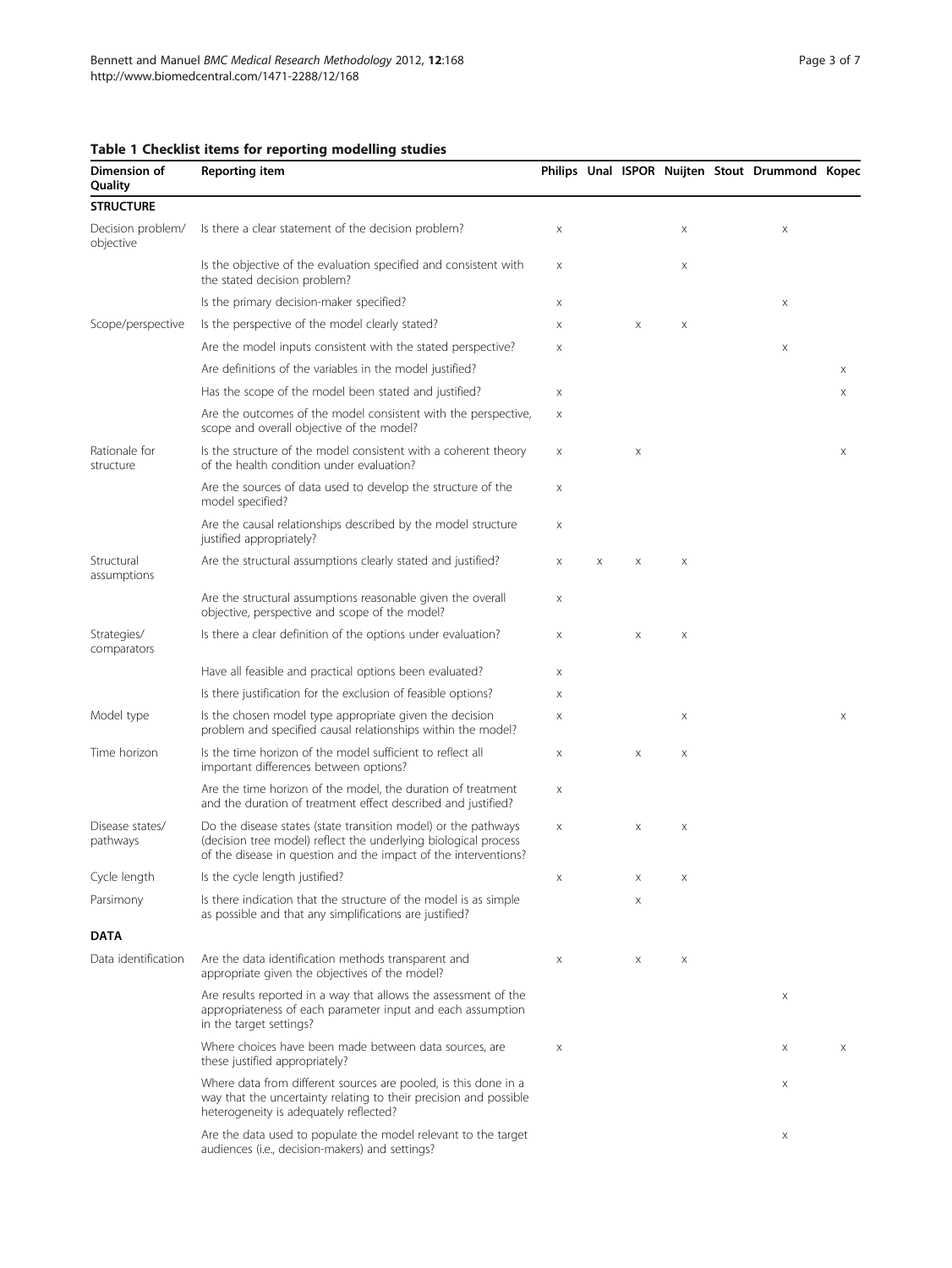## Table 1 Checklist items for reporting modelling studies (Continued)

|                              | Has particular attention been paid to identifying data for the<br>important parameters in the model?                                                                                                        | X |   |   |          |   |   |
|------------------------------|-------------------------------------------------------------------------------------------------------------------------------------------------------------------------------------------------------------|---|---|---|----------|---|---|
|                              | Has the quality of the data been assessed appropriately?                                                                                                                                                    | X | X |   |          |   | Χ |
|                              | Where expert opinion has been used, are the methods<br>described and justified?                                                                                                                             | X |   | X | X        |   | X |
| Data modelling               | Is the data modelling methodology based on justifiable<br>statistical and epidemiological techniques?                                                                                                       | X |   | X |          |   |   |
| Baseline data                | Is the choice of baseline data described and justified?                                                                                                                                                     | X |   |   |          |   |   |
|                              | Are transition probabilities calculated appropriately?                                                                                                                                                      | X |   | X | X        |   |   |
| Treatment effects            | If relative treatment effects have been derived from trial data,<br>have they been synthesized using appropriate techniques?                                                                                | X |   | X |          |   |   |
|                              | Have the methods and assumptions used to extrapolate short-<br>term results to final outcomes been documented and justified?<br>Have alternative assumptions been explored through sensitivity<br>analysis? | X |   | X | X        |   |   |
|                              | Have assumptions regarding the continuing effect of treatment<br>once treatment is complete been documented and justified?<br>Have alternative assumptions been explored through sensitivity<br>analysis?   | X |   |   |          |   |   |
| Risk factors                 | Has evidence supporting the modeling of risk factors as having<br>an additive or multiplicative effect on baseline probabilities or<br>rates of disease incidence or mortality been presented?              |   |   | X |          |   |   |
| Data incorporation           | Have all data incorporated into the model been described and<br>referenced in sufficient detail?                                                                                                            | X |   | X | Χ        |   |   |
|                              | Has the use of mutually inconsistent data been justified (i.e., are<br>assumptions and choices appropriate)?                                                                                                | X |   |   |          |   |   |
|                              | Is the process of data incorporation transparent?                                                                                                                                                           | X |   | X |          |   |   |
|                              | If data have been incorporated as distributions, has the choice<br>of distribution for each parameter been described and justified?                                                                         | X |   | X |          |   |   |
|                              | If data have been incorporated as distributions, is it clear that<br>second order uncertainty is reflected?                                                                                                 | X |   | X |          |   |   |
| Assessment of<br>uncertainty | Have the four principal types of uncertainty been addressed?                                                                                                                                                | X |   |   |          |   |   |
|                              | If not, has the omission of particular forms of uncertainty been<br>justified?                                                                                                                              | Χ |   |   |          |   |   |
| Methodological               | Have methodological uncertainties been addressed by running<br>alternative versions of the model with different methodological<br>assumptions?                                                              | X |   |   |          |   |   |
| Structural                   | Is there evidence that structural uncertainties have been<br>addressed via sensitivity analysis?                                                                                                            | X |   | X |          |   |   |
| Heterogeneity                | Has heterogeneity been dealt with by running the model<br>separately for different subgroups?                                                                                                               | X |   | X |          |   |   |
| Parameter                    | Are the methods of assessment of parameter uncertainty<br>appropriate?                                                                                                                                      | X |   | Χ | $\times$ | X | X |
|                              | If data are incorporated as point estimates, are the ranges used<br>for sensitivity analysis stated clearly and justified?                                                                                  | X | Χ |   |          |   |   |
|                              | Which sensitivity analyses were carried out?                                                                                                                                                                |   | X |   |          |   |   |
| <b>CONSISTENCY</b>           |                                                                                                                                                                                                             |   |   |   |          |   |   |
| Internal consistency         | Is there evidence that the mathematical logic of the model has<br>been tested thoroughly before use?                                                                                                        | X |   | X |          |   | X |
| External<br>consistency      | Are any counterintuitive results from the model explained and<br>justified?                                                                                                                                 | X |   | X | X        |   |   |
|                              | If the model has been calibrated against independent data,<br>have any differences been explained and justified?                                                                                            | X | X |   |          |   |   |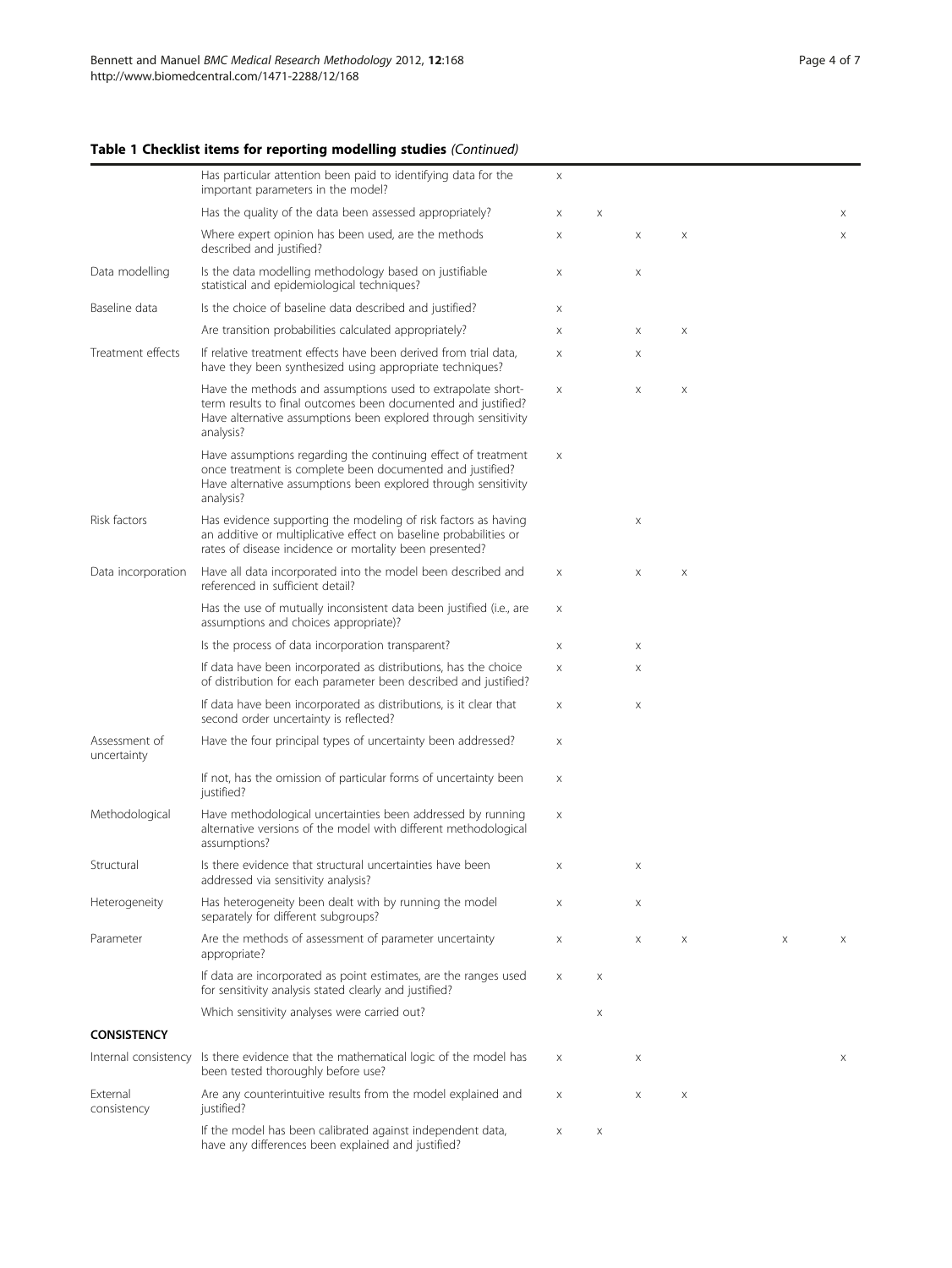|                                          | How was the model calibrated?                                                                                                                                                                  |          | X        |          |          |          |          |
|------------------------------------------|------------------------------------------------------------------------------------------------------------------------------------------------------------------------------------------------|----------|----------|----------|----------|----------|----------|
|                                          |                                                                                                                                                                                                |          |          |          |          |          |          |
|                                          | Calibration - description of source data                                                                                                                                                       |          |          |          |          | X        | $\times$ |
|                                          | Calibration - description of search algorithm                                                                                                                                                  |          |          |          |          | $\times$ | X        |
|                                          | Calibration - description of goodness-of-fit metric                                                                                                                                            |          |          |          |          | X        | X.       |
|                                          | Calibration - description of acceptance criteria                                                                                                                                               |          |          |          |          | Χ        | X.       |
|                                          | Calibration - description of stopping rule                                                                                                                                                     |          |          |          |          | X        | X.       |
|                                          | Have the results of the model been compared with those of<br>previous models and any differences in results explained?                                                                         | $\times$ |          | $\times$ | $\times$ |          | X        |
| <b>VALIDITY</b>                          |                                                                                                                                                                                                |          |          |          |          |          |          |
| Output plausibility                      | Has evidence of face validity - evaluation by experts in the<br>subject matter area for a wide range of input conditions and<br>output variables, over varying time horizons - been presented? |          |          |          |          |          | $\times$ |
| Predictive validity                      | Was the validity of the model tested?                                                                                                                                                          |          | X        |          | $\times$ | X        | $\times$ |
|                                          | Is there a description of how the validity of the model was<br>checked?                                                                                                                        |          | X        |          |          | X        |          |
|                                          | How was the validity quantified? (e.g., % explained)                                                                                                                                           |          | $\times$ |          |          |          |          |
| <b>COMPUTER</b><br><b>IMPLEMENTATION</b> | Is the software used in the study listed and its choice justified?                                                                                                                             |          | $\times$ |          | $\times$ |          | $\times$ |
| <b>TRANSPARENCY</b>                      | Is the model available to the reader?                                                                                                                                                          |          | $\times$ |          |          |          |          |
|                                          | Is a detailed document describing the calibration methods<br>available?                                                                                                                        |          |          |          |          | X        |          |
|                                          | Do the authors provide relevant appendices?                                                                                                                                                    |          |          |          | Χ        |          |          |
| <b>SPONSORSHIP</b>                       | Is disclosure of relationship between study sponsor and<br>performer of the study provided?                                                                                                    |          |          |          | Χ        |          |          |

#### Table 1 Checklist items for reporting modelling studies (Continued)

#### Identification of key reporting items

Amongst the relevant records that were analysed, we identified 69 quality criteria that have distinct reporting characteristics (Table [1\)](#page-2-0).

We identified 22 items relating to the structure of the model and broadly classified them into 10 domains: 1) statement of decision problem/objective; 2) statement of scope/perspective; 3) rationale for structure; 4) structural assumptions; 5) strategies/comparators; 6) model type; 7) time horizon; 8) disease states/pathways; 9) cycle length; and, 10) parsimony.

We identified 28 items related to data issues and broadly classified them into 11 domains: 1) data identification; 2) data modelling; 3) baseline data; 4) treatment effects; 5) risk factors; 6) data incorporation; 7) assessment of uncertainty; 8) methodological; 9) structural; 10) heterogeneity; and, 11) parameter.

We identified 14 items related to consistency (internal and external) and validity (output plausibility and predictive validity). The final five items fell under computer implementation, transparency or funding.

The items are not mutually exclusive, and there is overlap if one takes into account implicit and explicit considerations. Even considering this, the records differed in terms of their comprehensiveness and the areas of model quality they considered. No item was identified by all of the resources, one item appeared in five lists, four items appeared in four lists, three items appeared in 17 lists and the remainder of the items appeared in only one or two lists (Table [1\)](#page-2-0).

#### Quality of reporting

We identified two papers that addressed reporting practices of modelling studies, the first of which was a systematic review of coronary heart disease policy models [\[11\]](#page-6-0).

The authors evaluated 75 papers on the basis of whether a sensitivity analysis was carried out, the validity was checked, data quality was reported, illustrative examples were provided, if the model was potentially available to the reader (transparency), and if potential limitations were specified or discussed. This evaluation was based on authors reporting on the specific item in the articles.

Relatively few papers included in the review reported on quality issues: sensitivity analysis and assessment of validity were reported in very few models, 33% provided illustrative examples, working versions of the model were available in 10%, and 19% reported on limitations of their methodology,

The second paper examining the reporting practices of modelling studies looked more specifically at the reporting of calibration methods in 154 cancer simulation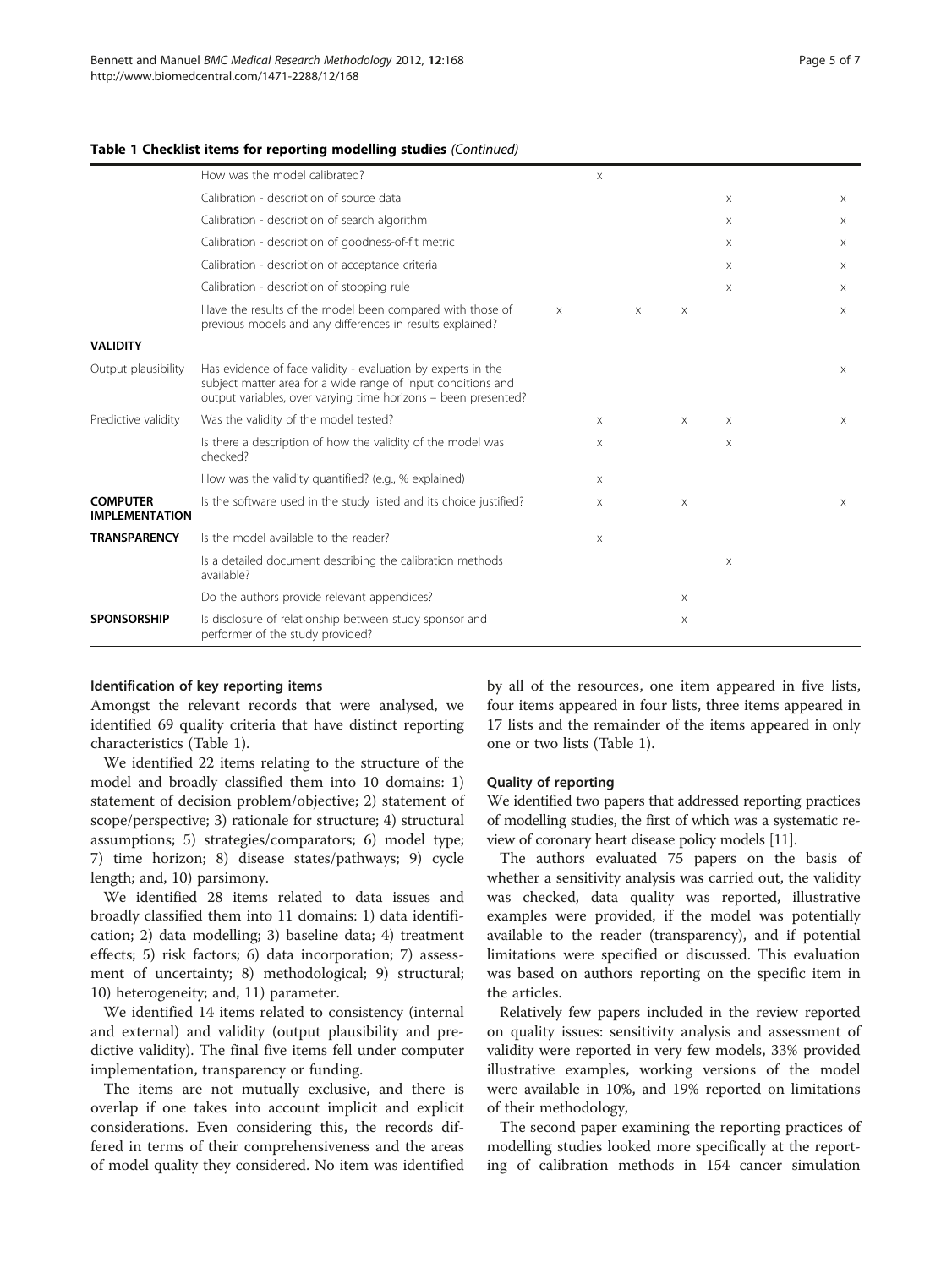<span id="page-5-0"></span>models [\[9](#page-6-0)]. Data elements abstracted included whether model validation was mentioned (52%) and if a description of the calibration protocol was provided (66%). The authors further characterized calibration protocols by five components. A description of the data used as calibration targets was reported by 95% of the studies and goodness-of-fit metrics were reported in 54% of the studies. However, the search algorithm used for selected alternative parameter values, the criteria for identifying parameter sets that provide an acceptable model fit, and the stopping criteria were not well reported (quantitative values not provided).

Few studies were identified that addressed the quality of reporting of population modelling studies. Overall, with the exception of describing the data used for calibration, there is little consistency in the reporting of items that have been identified as key quality items.

## Conclusions

Population modelling studies can fill an important role for policy makers. Their ability to synthesize data from multiple sources and estimate the effects of interventions can be invaluable, especially in areas where primary data collection may be infeasible. However, in order for modelling to gain strength as a tool for health policy, it is critical that key model factors are made transparent so that users of models have a clear understanding of the model and its limitations.

While numerous guidelines exist for developing and evaluating health technology assessment and economic evaluation models, which by extension can be applicable to population modelling studies, there is variation in their comprehensiveness and in the consistency of reporting these methods. There is evidence to suggest that key items are under-reported.

In other areas where reporting guidelines have been developed, there has been a favourable impact on the transparency and accuracy of reporting [[12-15\]](#page-6-0). Population modelling studies may be another area which would benefit from the development of a reporting guideline. Moher and colleagues have outlined the importance of a structured approach to the development of reporting guidelines [[6\]](#page-6-0). This paper provides results from initial steps in this structure approach. Future work should focus on identifying key information related to potential sources of bias in population modelling studies and identifying a multidisciplinary expert panel to steer the guideline development process.

## Appendix

## Search strategy

- 1. "Reproducibility of Results"
- 2. Quality control/
- 3. ((valid\$ or reliab\$ or quality or accura\$) adj2 (result \$ or report\$ or data)).tw.
- 4. (good adj1 practice\$).tw.
- 5. Guidelines as Topic/
- 6. (guideline\$ or checklist\$).tw.
- 7. or/1-6
- 8. (model\$ adj3 (stud\$ or method\$ or process\$ or simulation)).tw.
- 9. (modelling or modeling).tw.
- 10. 8 or 9
- 11. Research design/
- 12. Decision Support Techniques/
- 13. published literature.tw.
- 14. Research/
- 15. or/11-14
- 16. 16 7 and 10 and 15

#### Competing interests

The authors declare that they have no competing interests.

#### Authors' contributions

Concept and design (CB, DM); acquisition of data (CB); analysis and interpretation of data (CB, DM); drafting of the manuscript (CB); critical revision of the manuscript for important intellectual content (CB, DM); and final approval of the version to be published (CB, DM). Both authors read and approved the final manuscript.

#### Acknowledgments

We thank Sascha Davis, MLIS (Librarian, The Ottawa Hospital) for her assistance with designing the electronic search strategy used in this study. Funding support: Canadian Institutes of Health Research STAR Emerging Team Grant.

#### Author details

<sup>1</sup>Clinical Epidemiology Program, Ottawa Hospital Research Institute, 1053 Carling Avenue, Ottawa K1Y 4E9, Canada. <sup>2</sup>ICES@uOttawa, Institute for Clinical Evaluative Sciences, 1053 Carling Avenue, Ottawa K1Y 4E9, Canada. <sup>3</sup>Department of Family Medicine, University of Ottawa, Ottawa K1H 8M5 Canada. <sup>4</sup>CT Lamont Primary Health Care Research Centre, University of Ottawa, Ottawa, ON, Canada. <sup>5</sup>Bruyere Research Institute, University of Ottawa, Ottawa, ON, Canada. <sup>6</sup>Department of Epidemiology and Community Medicine, The University of Ottawa, Ottawa, ON, Canada.

#### Received: 11 June 2012 Accepted: 26 October 2012 Published: 7 November 2012

#### References

- 1. Weinstein MC, Toy EL, Sandberg EA, Neumann PJ, Evans JS, Kuntz KM, Graham JD, Hammitt JK: Modeling for health care and other policy decisions: uses, roles, and validity. Value Health 2001, 4:348–361.
- 2. Kopec JA, Fines P, Manuel DG, Buckeridge DL, Flanagan WM, Oderkirk J, Abrahamowicz M, Harper S, Sharif B, Okhmatovskaia A, Sayre EC, Rahman MM, Wolfson MC: Validation of population-based disease simulation models: a review of concepts and methods. [Review]. BMC Publ Health 2010, 10:710.
- 3. Weinstein MC, O'Brien B, Hornberger J, Jackson J, Johannesson M, McCabe C, Luce BR, ISPOR Task Force on Good Research Practices: Principles of good practice for decision analytic modeling in health-care evaluation: report of the ISPOR Task Force on Good Research Practices–Modeling Studies. Value Health 2003, 6:9-17.
- 4. Garrison LP: The ISPOR Good Practice Modeling Principles–a sensible approach: be transparent, be reasonable. Value Health 2003, 6:6-8.
- 5. Enhancing the Quality and Transparency of Health Research (Equator Network) An introduction to reporting guidelines [www.equator-network.org](http://www.equator-network.org) Accessed 2012-03-01.